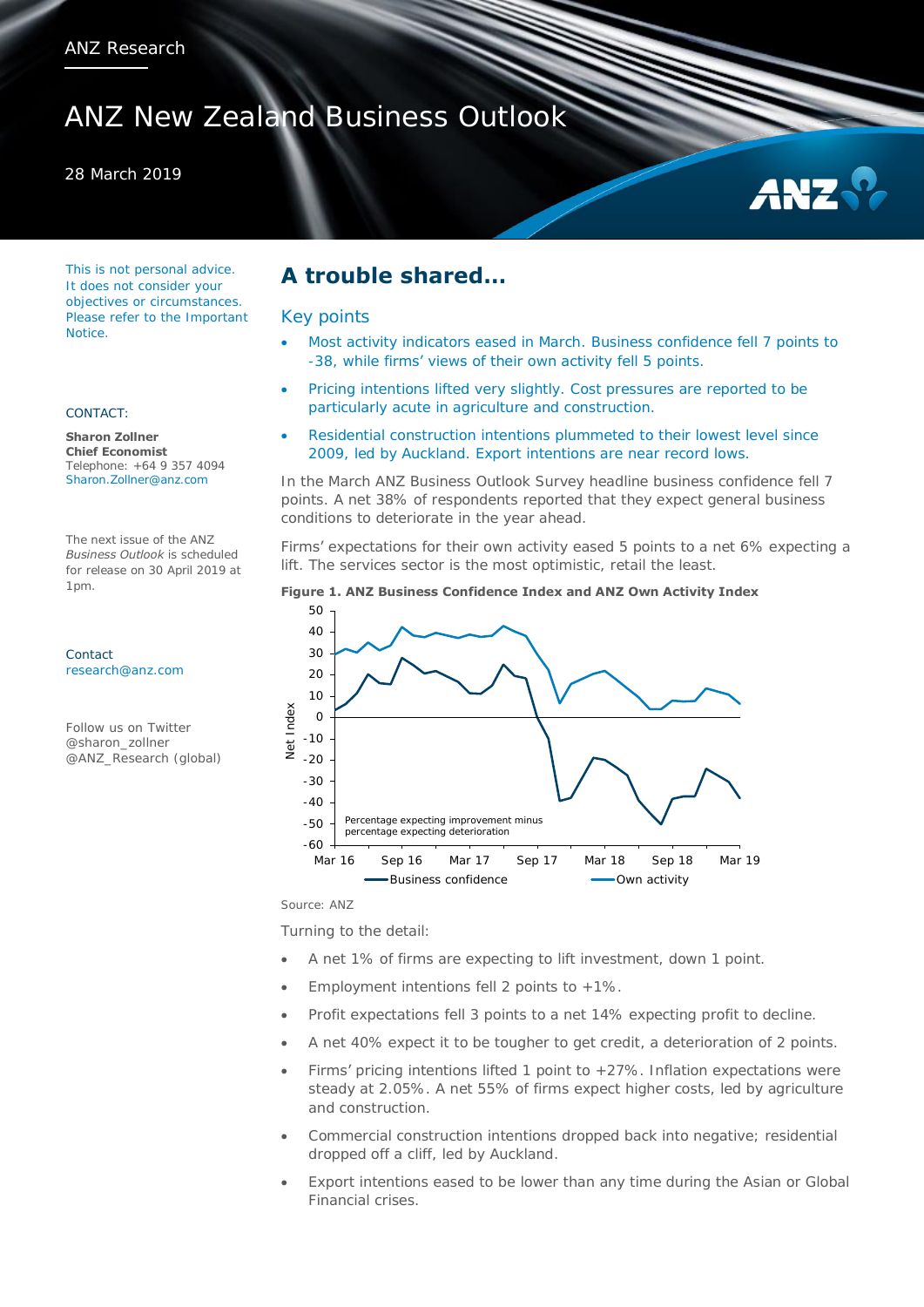Most activity indicators eased slightly in March, consistent with our expectation that the economy is quietly losing steam.

A marked exception was residential building intentions, which dropped sharply, led by Auckland – down 21 points, to be the weakest since 2009 (figure 2). There are reasons we may want to discount the data:

- The data can be volatile, and spikes in both directions are not uncommon, so the fall may reverse over the next couple of months.
- The sharp drop may partly be related to the possible threat of a capital gains tax, and may therefore not come to much in terms of actual activity (the final report from the Tax Working Group was released just before this month's survey period began).
- The expected 'own activity' measure out of the construction sector held up considerably better (see charts page 4).

But at face value, the intentions data suggests significant downside risk for private sector residential building activity (figure 3).

**Figure 2: Regional residential construction intentions (seasonally adjusted)**



Source: Statistics NZ, ANZ Research

**Figure 3: Residential construction intentions versus dwelling consents**



Meanwhile, a further drop in export intentions takes it to levels lower than during the Asian Financial Crisis of 1998-9 and the Global Financial Crisis of 2008-9. This doesn't square with anecdotes and it is hard to know what to make of it. The services sector is particularly pessimistic (it has some correlation with growth in short term arrivals, which is easing), whereas export intentions out of the manufacturing sector and the agriculture sectors are trending down but are not as such dire levels (figure 4).

The data has not always been a good indicator for 'discretionary' exports ie non-food manufactured exports (food exports tend to be driven more by weather), but this cycle, it certainly has been (figure 5). There is no doubt global growth is slowing, so all up, the signal should certainly not be dismissed out of hand.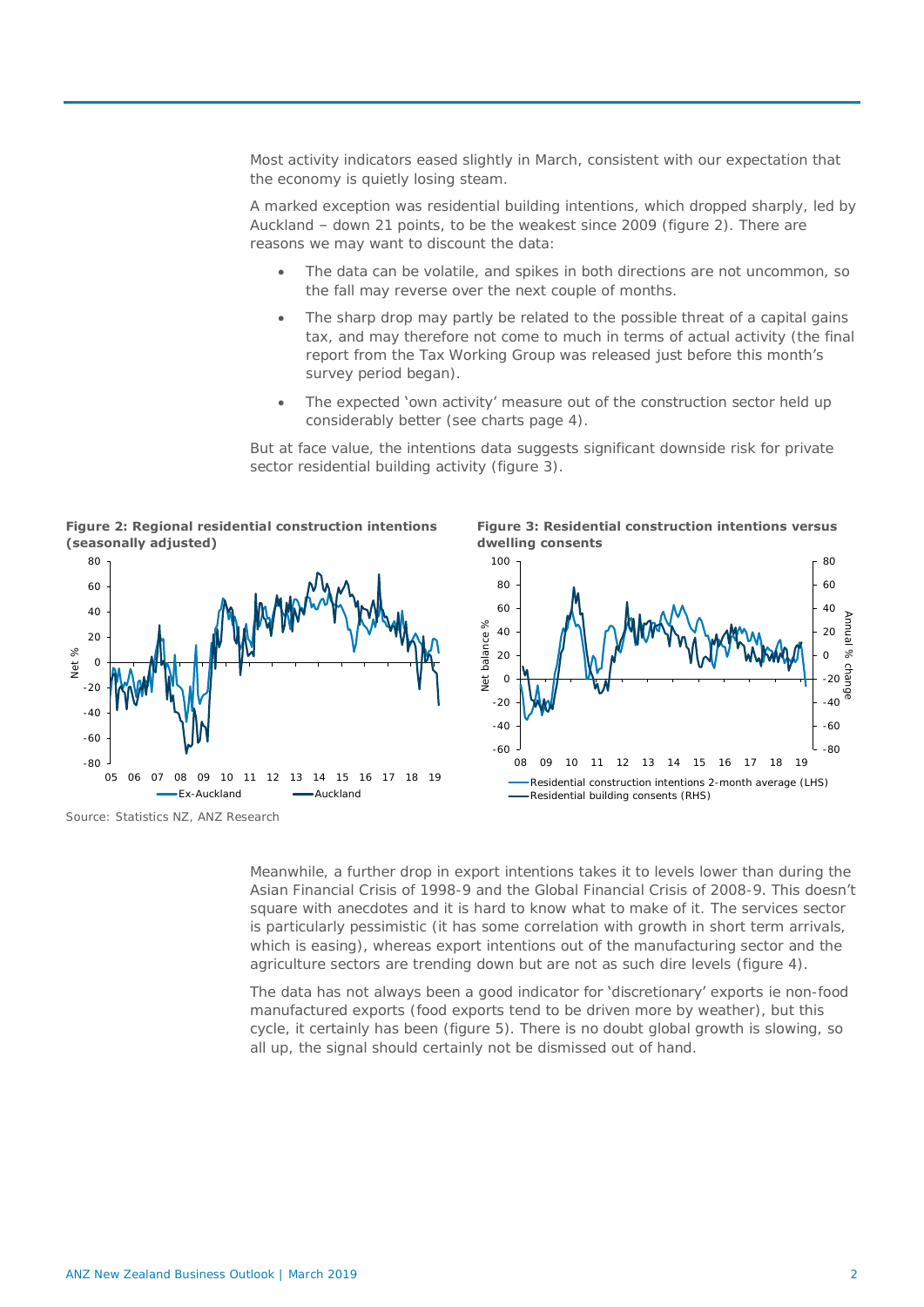

**Figure 4: Key sectoral export intentions Figure 5: Economy-wide export intentions and the value of non-food manufactured exports**



Source: Statistics NZ, ANZ Research

The New Zealand economy is delicately poised. GDP growth has moderated but is still respectable. But leading indicators such as our ANZ Business Outlook survey and the ANZ Light Traffic Index are suggesting that the New Zealand economy is running out of steam quite rapidly. Complicating the situation, the regional story is very mixed, with the party still in full swing in some smaller centres. But it does appear that increased wariness on the part of firms is starting to feed through into intentions, with a growing risk that the 'hard data' is going to start to roll over more markedly.

Sharply lower export intentions despite a well-behaved exchange rate suggest global factors are a part of it, as well as disappointing profitability as firms struggle to absorb higher costs in a pricing-constrained environment. And now we have a cloud hanging over the residential construction outlook despite ongoing population growth, possibly related to credit availability and the fact that Auckland house prices are now going (modestly) backwards.

We continue to expect the next move in the Official Cash Rate to be a cut, with a growing risk that it is sooner rather than later.

|         | Previous | Retail   | Mfg      | Agric    | Constrn | <b>Services</b> |
|---------|----------|----------|----------|----------|---------|-----------------|
| $-38.0$ | $-30.9$  | $-44.4$  | $-34.8$  | $-61.1$  | $-46.4$ | $-30.8$         |
| 6.3     | 10.5     | $-4.4$   | 6.1      | 0.0      | 3.6     | 9.5             |
| 1.0     | 3.3      | $-8.3$   | 12.8     | 3.2      | $-9.1$  | $-5.7$          |
| 0.9     | 2.3      | $-2.3$   | 3.1      | $-17.1$  | $-3.6$  | 4.3             |
| 55.3    | $\cdots$ | 56.5     | 54.5     | 72.2     | 71.4    | 48.8            |
| 5.4     | 10.2     | 2.8      | 20.7     | 0.0      | $-4.5$  | 1.6             |
| $-16.0$ | 3.8      | $\cdots$ | $\cdots$ | $\cdots$ | $-16.0$ | $\cdots$        |
| $-4.5$  | 4.3      | $\cdots$ | $\cdots$ |          | $-4.5$  |                 |
| 0.9     | 3.0      | $-4.3$   | $-6.1$   | 0.0      | $-7.1$  | 4.8             |
| 30.3    | 25.1     | 37.0     | 43.9     | 33.3     | 24.1    | 22.9            |
| $-14.4$ | $-10.8$  | $-28.9$  | $-7.6$   | $-44.4$  | $-18.5$ | $-7.7$          |
| 12.1    | 11.3     | 11.1     | 12.3     | 22.2     | 13.8    | 9.7             |
| 27.4    | 25.5     | 37.0     | 30.3     | 27.8     | 28.6    | 23.5            |
| $-40.0$ | $-38.0$  | $-29.5$  | $-38.1$  | $-38.2$  | $-44.8$ | $-43.6$         |
| 2.05    | 2.06     | 2.14     | 2.14     | 2.12     | 2.19    | 1.95            |
|         |          |          |          |          |         |                 |

### Survey Results March 2019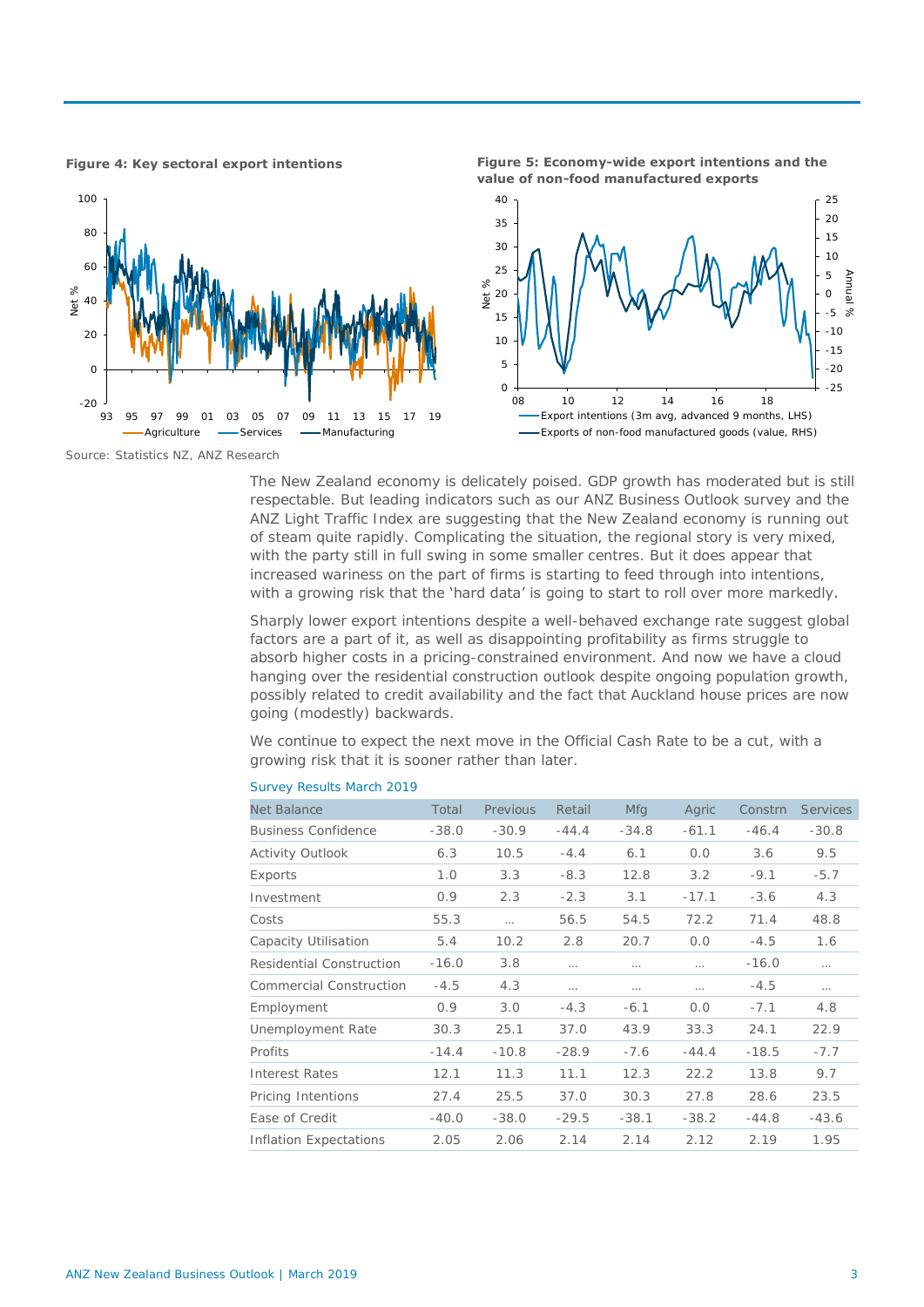

### **Activity outlook index CONSIDER 10 Activity outlook index**













Source: ANZ, Statistics NZ





### **Activity outlook index Labour market outlook**









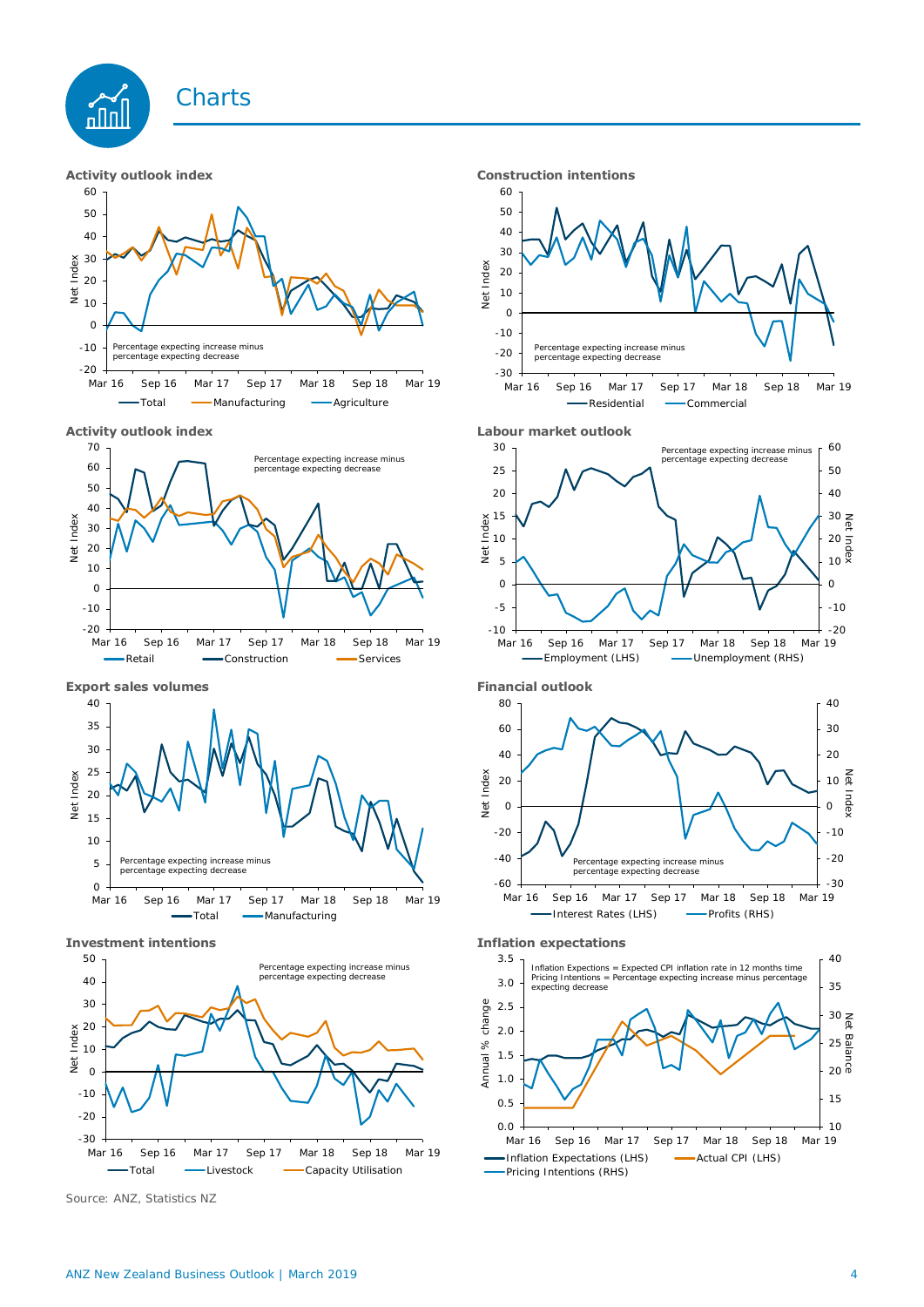Important notice



**This document is intended for ANZ's institutional, professional or wholesale clients, and not for individuals or retail persons. It should not be forwarded, copied or distributed. The information in this document is general in nature, and does not constitute personal financial product advice or take into account your objectives, financial situation or needs.** 

This document may be restricted by law in certain jurisdictions. Persons who receive this document must inform themselves about and observe all relevant restrictions.

**Disclaimer for all jurisdictions:** This document is prepared and distributed in your country/region by either: Australia and New Zealand Banking Group Limited (ABN11 005 357 522) (**ANZ**); or its relevant subsidiary or branch (each, an **Affiliate**), as appropriate or as set out below.

This document is distributed on the basis that it is only for the information of the specified recipient or permitted user of the relevant website (**recipients**).

This document is solely for informational purposes and nothing contained within is intended to be an invitation, solicitation or offer by ANZ to sell, or buy, receive or provide any product or service, or to participate in a particular trading strategy.

Distribution of this document to you is only as may be permissible by the laws of your jurisdiction, and is not directed to or intended for distribution or use by recipients resident or located in jurisdictions where its use or distribution would be contrary to those laws or regulations, or in jurisdictions where ANZ would be subject to additional licensing or registration requirements. Further, the products and services mentioned in this document may not be available in all countries.

ANZ in no way provides any financial, legal, taxation or investment advice to you in connection with any product or service discussed in this document. Before making any investment decision, recipients should seek independent financial, legal, tax and other relevant advice having regard to their particular circumstances.

Whilst care has been taken in the preparation of this document and the information contained within is believed to be accurate. ANZ does not represent or warrant the accuracy or completeness of the information Further, ANZ does not accept any responsibility to inform you of any matter that subsequently comes to its notice, which may affect the accuracy of the information in this document.

Preparation of this document and the opinions expressed in it may involve material elements of subjective judgement and analysis. Unless specifically stated otherwise: they are current on the date of this document and are subject to change without notice; and, all price information is indicative only. Any opinions expressed in this document are subject to change at any time without notice.

ANZ does not guarantee the performance of any product mentioned in this document. All investments entail a risk and may result in both profits and losses. Past performance is not necessarily an indicator of future performance. The products and services described in this document may not be suitable for all investors, and transacting in these products or services may be considered risky.

ANZ expressly disclaims any responsibility and shall not be liable for any loss, damage, claim, liability, proceedings, cost or expense (Liability) arising directly or indirectly and whether in tort (including negligence), contract, equity or otherwise out of or in connection with this document to the extent permissible under relevant law. Please note, the contents of this document have not been reviewed by any regulatory body or authority in any jurisdiction.

ANZ and its Affiliates may have an interest in the subject matter of this document. They may receive fees from customers for dealing in the products or services described in this document, and their staff and introducers of business may share in such fees or remuneration that may be influenced by total sales, at all times received and/or apportioned in accordance with local regulatory requirements. Further, they or their customers may have or have had interests or long or short positions in the products or services described in this document, and may at any time make purchases and/or sales in them as principal or agent, as well as act (or have acted) as a market maker in such products. This document is published in accordance with ANZ's policies on conflicts of interest and ANZ maintains appropriate information barriers to control the flow of information between businesses within it and its Affiliates.

Your ANZ point of contact can assist with any questions about this document including for further information on these disclosures of interest.

**Country/region specific information:** Unless stated otherwise, this document is distributed by Australia and New Zealand Banking Group Limited (**ANZ**).

**Australia.** ANZ holds an Australian Financial Services licence no. 234527. For a copy of ANZ's Financial Services Guide please [click here o](http://www.anz.com/documents/AU/aboutANZ/FinancialServicesGuide.pdf)r request from your ANZ point of contact. If trading strategies or recommendations are included in this document, they are solely for the information of 'wholesale clients' (as defined in section 761G of the Corporations Act 2001 Cth).

**Brazil, Brunei, India, Japan, Kuwait, Malaysia, Switzerland, Taiwan.** This document is distributed in each of these jurisdictions by ANZ on a cross-border basis.

**Cambodia.** This document is distributed in Cambodia by ANZ Royal Bank (Cambodia) Limited (**ANZ Royal Bank**). The recipient acknowledges that although ANZ Royal Bank is a subsidiary of ANZ, it is a separate entity to ANZ and the obligations of ANZ Royal Bank do not constitute deposits or other liabilities of ANZ and ANZ is not required to meet the obligations of ANZ Royal Bank.

**European Economic Area (EEA):** *United Kingdom.* ANZ is authorised in the United Kingdom by the Prudential Regulation Authority (**PRA**) and is subject to regulation by the Financial Conduct Authority (**FCA**) and limited regulation by the PRA. Details about the extent of our regulation by the PRA are available from us on request. This document is distributed in the United Kingdom by Australia and New Zealand Banking Group Limited ANZ solely for the information of persons who would come within the FCA definition of "eligible counterparty" or "professional client". It is not intended for and must not be distributed to any person who would come within the FCA definition of "retail client". Nothing here excludes or restricts any duty or liability to a customer which ANZ may have under the UK Financial Services and Markets Act 2000 or under the regulatory system as defined in the Rules of the Prudential Regulation Authority (**PRA**) and the FCA. ANZ is authorised in the United Kingdom by the PRA and is subject to regulation by the FCA and limited regulation by the PRA. Details about the extent of our regulation by the PRA are available from us on request

**Fiji.** For Fiji regulatory purposes, this document and any views and recommendations are not to be deemed as investment advice. Fiji investors must seek licensed professional advice should they wish to make any investment in relation to this document.

**Hong Kong.** This publication is issued or distributed in Hong Kong by the Hong Kong branch of ANZ, which is registered at the Hong Kong Monetary Authority to conduct Type 1 (dealing in securities), Type 4 (advising on securities) and Type 6 (advising on corporate finance) regulated activities. The contents of this publication have not been reviewed by any regulatory authority in Hong Kong.

**India.** If this document is received in India, only you (the specified recipient) may print it provided that before doing so, you specify on it your name and place of printing.